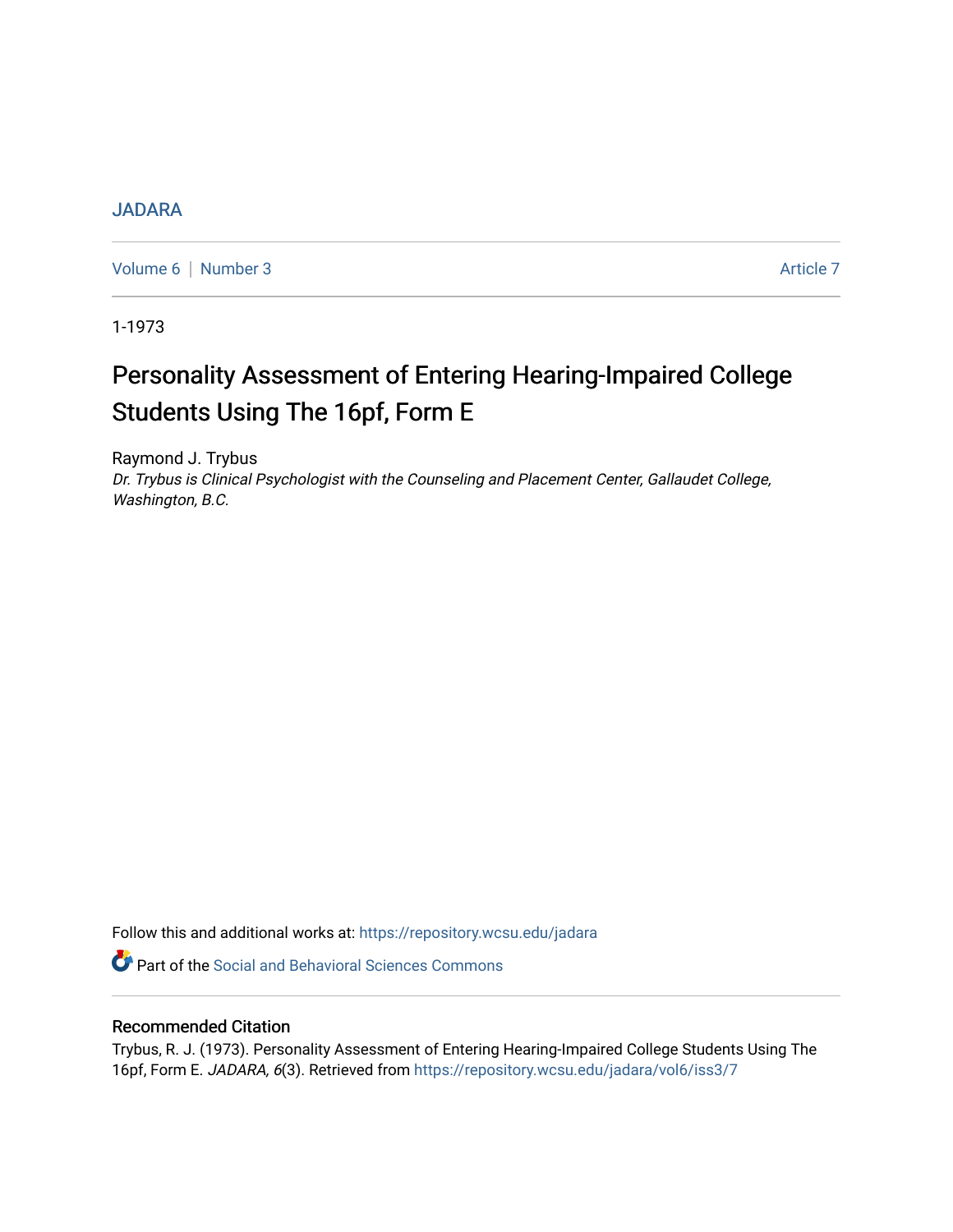## PERSONALITY ASSESSMENT OF ENTERING HEARING-IMPAIRED COLLEGE STUDENTS USING THE 16PF, FORM E

#### RAYMOND J. TRYBUS, Ph.D.

The difficulties encountered in the psychological evaluation of hearing-impaired persons have been frequently noted (e.g., Levine, 1960; Vemon, 1967 and 1968; Myklebust, 1960) and appear to relate to two main factors. One is a factor of familiarity with the procedures and format of standardized testing; e.g., alternating between reading items on the test blank and putting answers on a separate answer sheet, pacing oneself in time-limited tests, following printed directions, evaluating one's own ideas and preferences in self-report items with no "right" or "wrong" answers. This is an especially important variable in the use of self-administered tests in group settings. The second and greater problem is that of the language level of the test items. Some accommodations to these two problems have been made in the areas of intelligence and academic achievement testing, but the area of personality evaluation remains an especially difficult one for workers with the deaf. Most standardized tests are of very limited value because of the two problems noted above, and because of the lack of data on appropriate normative populations of deaf persons against which to compare the individual being evaluated. These difficulties are present in the one-to-one evaluation setting as well, but there the clinician's sensitive and skillful use of himself and his reactions to the client as diagnostic information can compensate for the limits and shortcomings of the tests themselves. This additional compensating information is not available, however, when tests are used for screening, for group assessment for research purposes, or for identifying in a population those "high-risk" individuals who may need special services. It is in these latter usages that counseling centers and other service agencies are particularly interested, although the value of this kind of personality information for the individual client contact situation can also be substantial.

Dr. Trybus is Clinical Psychologist with the Counseling and Placement Center, Gallaudet College, Washington, B.C.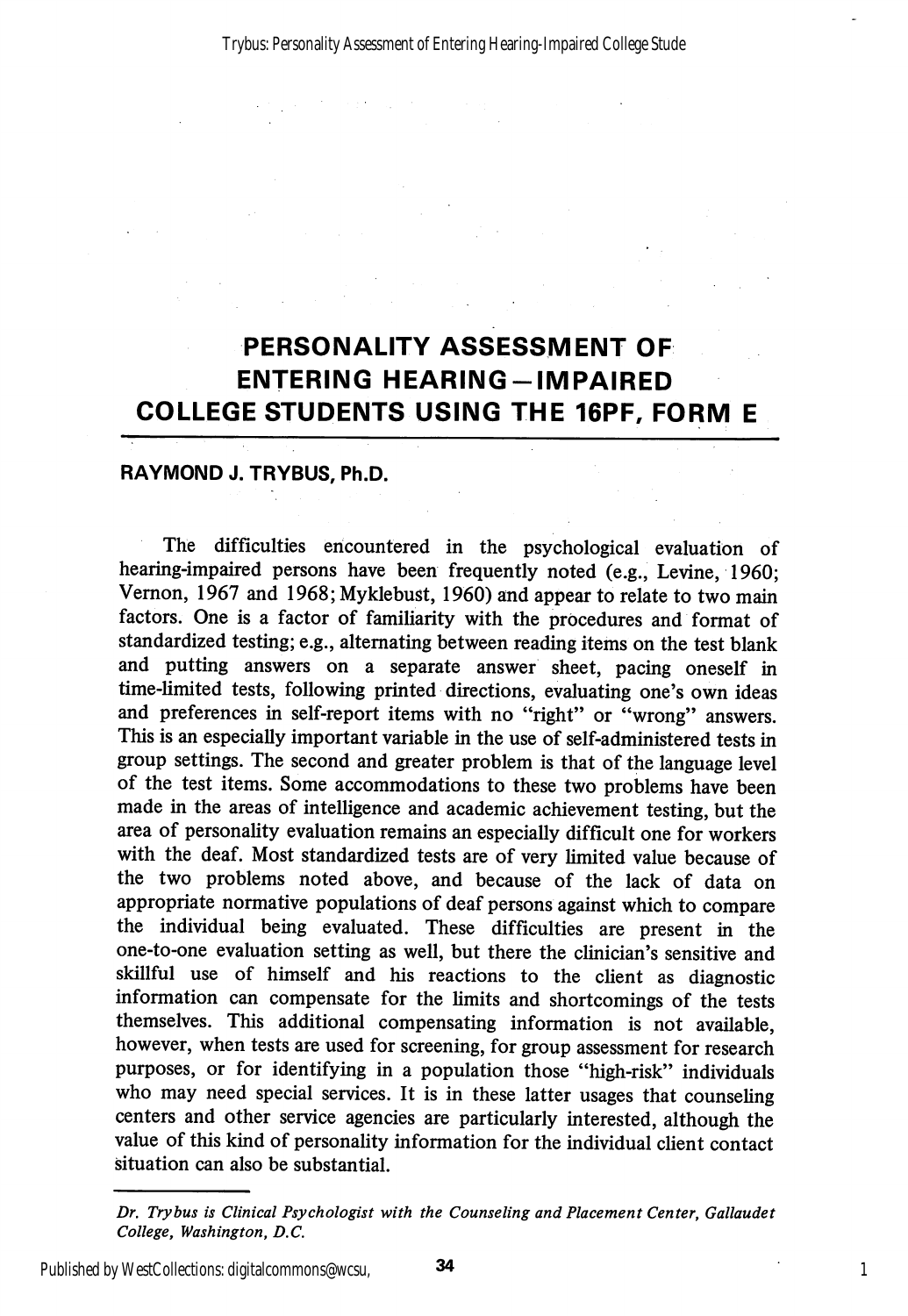#### *JADARA, Vol. 6, No. 3 [], Art. 7*

#### ASSESSMENT OF HEARING-IMPAIRED COLLEGE STUDENTS

The Sixteen PF (for Personality Factors) Test is an objective instrument with respect to item content, response alternatives, scoring, and profiling; it is designed to measure the dimensions of personality as derived from extensive factor-analytic study of real life behavior and self reporting answers on questionnaire items. For practical purposes the test uses the 16 primary factors which will be described below; for special purposes and tesearch use other factors, including higher order factors, can be computed. Each of the 16 factors is defined as a dimension with two poles or end-points; thus, an individual can be described as exhibiting either end of a dimension or any point in between. For example, Factor B, an intelligence factor, can be labeled as dull, low intelligence at one pole, vs. bright, high intelligence at the other pole. An individual's score on this factor then places him at one end or the other of this continuum, or at some point in between. The location of an individual's score on this factor thus places him at some relative standing on the personality factor in question, by comparison with some specified comparison group (norm group). An individual who is exceedingly bright by comparison with the general population wiU thus have a score at or near the pole labeled "bright, high intelhgence." On the other hand, if this individual were to be compared with a norm group consisting entirely of nuclear physicists, the same score might locate him, say, near the middle of this exceptionally bright group of people on the dimension of intelligence.

There are many ways to express, statistically, where an individual's score on some dimension locates him with respect to the comparison group. The 16 PF uses "sten" scores (from "standard ten") to do this. The possible sten scores thus run from 1 to 10, with a mean of 5.5 and a standard deviation of 2.0. A person whose score is exactly at the mean or average for his comparison group would have a sten score of 5.5 on that dimension. Scores higher or lower than 5.5 indicate relative standing away from this mean toward one or the other of the poles or endpoints which define the dimension.

Each of the 16 dimensions (or factors or scales) has its endpoints defined in terms of technical labels that encompass the relevant research findings; these endpoints can also be defined more simply and approximately by the use of a few descriptive terms giving the "flavor" of the dimension. The following are such descriptions of the endpoints of the 16 dimensions:

| A  | Reserved, aloof                 |
|----|---------------------------------|
| B  | Dull, less intelligent          |
| C  | Emotional, affected by feelings |
| E  | Submissive, humble, mild        |
| F  | Sober, serious, prudent         |
| G. | Casual, expedient               |
| н  | Timid, shy, restrained          |

#### FACTOR MEANING OF LOW SCORE MEANING OF HIGH SCORE

Outgoing, warmhearted Bright, more intelligent Emotionally stable, mature Dominant, assertive, aggressive Enthusiastic, happy-go-lucky Conscientious, moralistic Adventurous, bold, uninhibited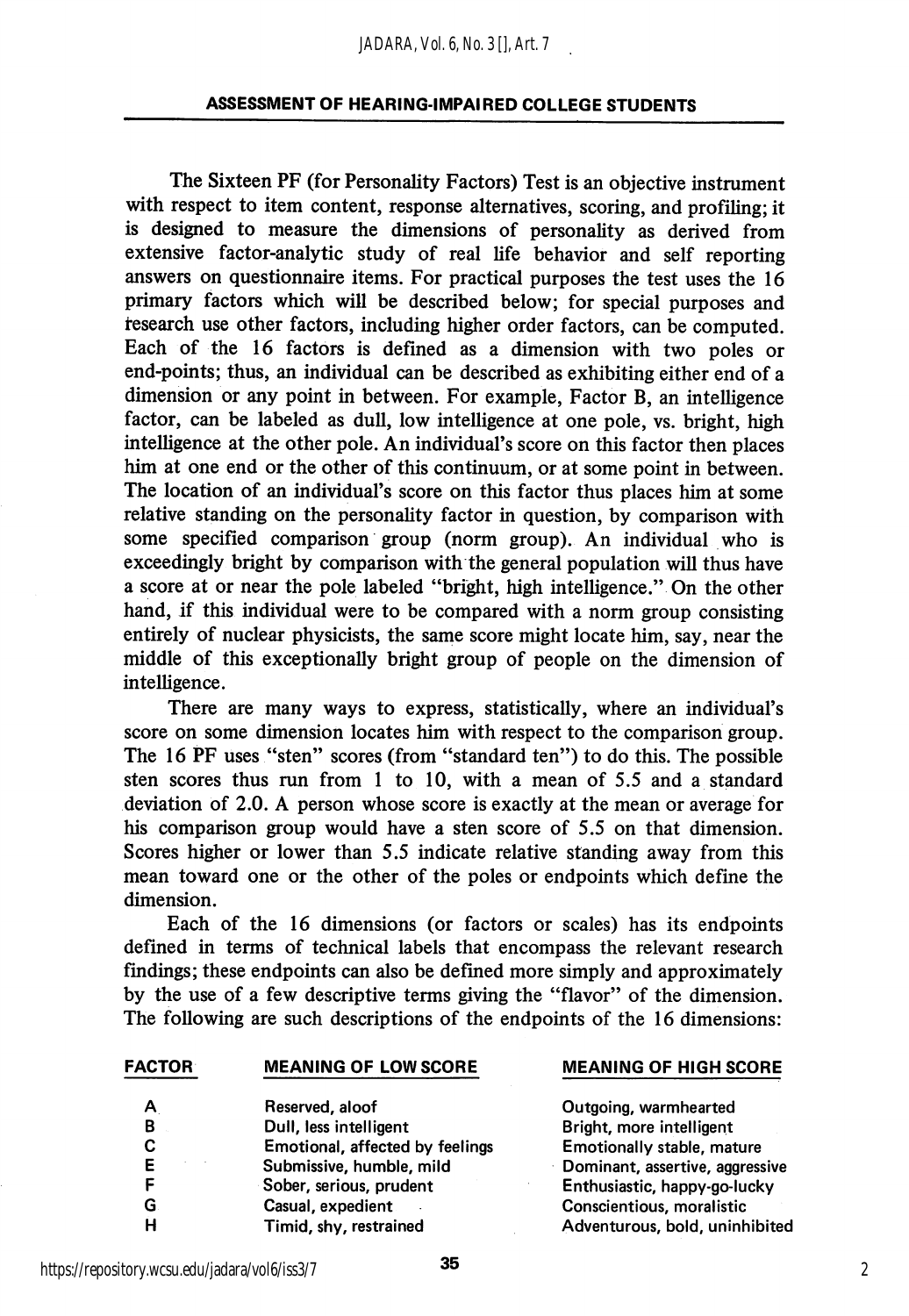| <b>FACTOR</b> | <b>MEANING OF LOW SCORE</b>      | <b>MEANING OF HIGH SCORE</b>     |  |  |  |  |
|---------------|----------------------------------|----------------------------------|--|--|--|--|
|               | Tough, practical                 | Imaginative, sensitive, artistic |  |  |  |  |
|               | Trusting, easy to get along with | Suspicious, hard to fool         |  |  |  |  |
| М             | Conventional, proper, careful    | Unconventional, eccentric        |  |  |  |  |
| N             | Simple, unpretentious            | Sophisticated, shrewd            |  |  |  |  |
| O             | Confident, self-assured          | Insecure, apprehensive           |  |  |  |  |
| Ω1            | Conservative, traditional        | <b>Experimenting, liberal</b>    |  |  |  |  |
| $\Omega$      | Group-dependent, sociable        | Self-sufficient, independent     |  |  |  |  |
| Q3            | Undisciplined, impulsive         | Self-controlled, considerate     |  |  |  |  |
| Q4            | Stable, calm, relaxed            | Tense, restless, impatient       |  |  |  |  |
|               |                                  |                                  |  |  |  |  |

The results of an individual's scores on the 16 scales of the test thus form a "profile" which indicates his standing compared to the norm group on the 16 factors of normal personality. The norm group to which the individual is compared is thus of crucial importance in the understanding of the results of the test. For example, it might be interesting to compare an individual to the hypothetical group of nuclear physicists mentioned above, but the results of such a comparison would be of no use in estimating how the individual will compare to the student body in a school for the deaf or how well he is likely to fit in at Gallaudet College. Comparing the individual to an appropriate norm group is thus of critical importance, and it is the problem to which the present paper is addressing itself.

The 16 PF first consisted of parallel forms A and B for high-school hterate adults; forms C and D followed, shortening the test and reducing the reading level to about that of newspaper literacy. Even this was inadequate for large numbers of low-literate adults, and in 1967 Eber and Cattell devised Form E for this group, with a reading level between grade 3 and 6. As a result, it is a potentially valuable instrument for use with deaf adults who typically read in this literacy range. Its usefulness is being investigated at Gallaudet College, where the majority of incoming students do not meet minimal standards for college admission, and are assigned to a preparatory year.

In addition to the lower reading level. Form E also incorporates a different response system, having only two alternatives instead of the three alternatives used in the other forms. This two-choice option reduces the number of incorrectly answered protocols and simplifies the judgmental task involved in responding to each item. In Form E the individual selects either the left-hand or the right-hand alternative of a pair, and marks the corresponding left-hand or right-hand box of a pair on the answer sheet. It is also shorter in length than the original forms, with a total of 128 items as compared with the 187 items of Forms A and B. The present study will report on the use of this instrument with the group of deaf and hard of hearing students who entered Gallaudet College in the summer of 1971, and will present preliminary norm tables based on this population.

Published by WestCollections: digitalcommons@wcsu,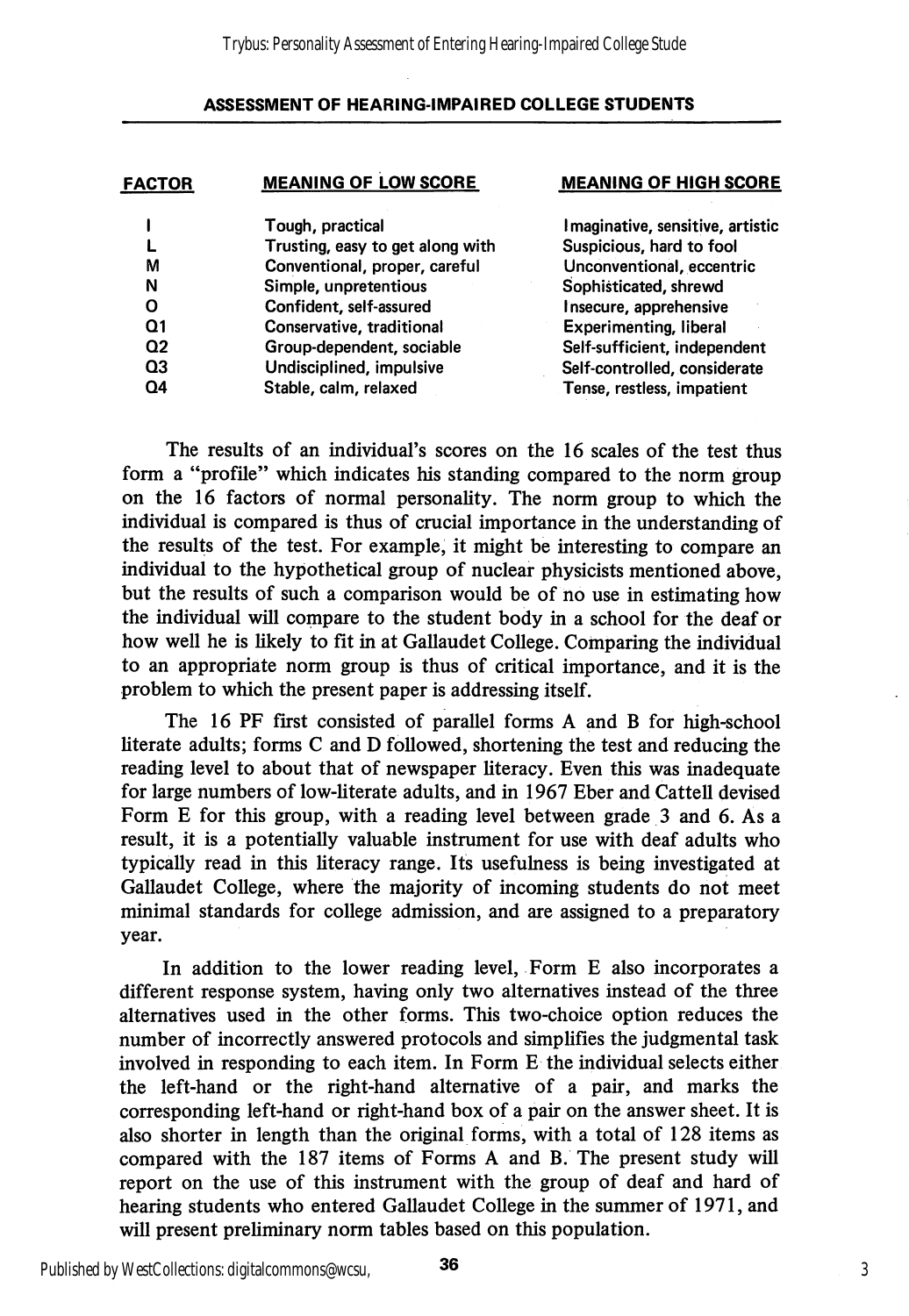#### Procedure

The 16 PF, Form E, was administered to a total of 280 incoming students, 142 female and 138 male. All students accepted for admission to Gallaudet College have a hearing loss and related special communication needs sufficient to make it very difficult or impossible for them to profit from a college setting designed for the normally hearing. Beyond this definition of functional disability, figures are not available regarding precise extent of hearing loss for the group as a whole at the present time. The 121 incoming students who attended the summer session took the test near the beginning of that session. The remaining 159 students took the test in mid-August during the orientation program for new students. All testing was done in a group setting in a classroom. In accordance with the standard procedure, no time limit was imposed; most students, however, finished within one hour. The t-test for the difference between group means was then used to compare this Gallaudet sample with various appropriate normative groups on whom data was presented in the Interim Manual Supplement for Form E (Eber and Cattell, 1971). Comparisons were also made between males and females within the Gallaudet sample, establishing the appropriate ness of separate data presentation and separate norm tables for the two sexes.

#### Results and Discussion

For each sex, norm groups are available for ages 14-20 and for ages 21-59. The Gallaudet sample had a mean age of 19.6 years for the total sample, 19.7 for males and 19.5 for females. The standard deviations for these three groups were 3.0, 2.7, and 3.3 years, respectively. This poses some questions as to which age norm group is the more appropriate for comparison, and thus comparisons were made with both age groups for both sexes. For the Gallaudet females, compared with the age 14-20 norm group, differences between the corresponding scales were non-significant for scales A, E, G, H, I, M, and N. Differences significant beyond the .01 level were found for the remainder of the scales of the test. By comparison with the older (21-59) norm group females, the Gallaudet females showed no significant differences on scales A, N, and Q3. Differences on scales M and O were significant beyond the .10 level; scale I beyond the .05 level; and all other scales showed significant differences beyond the .01 level. In a rough sense, then, the Gallaudet female sample showed a closer "fit" with the younger age group.

Among the Gallaudet males, in comparison with norm group males aged 14-20, differences were nonsignificant on scales M, N, and Q4. Scale O showed differences significant at the .05 level, and all other differences were significant beyond the .01 level. By comparison with the older male group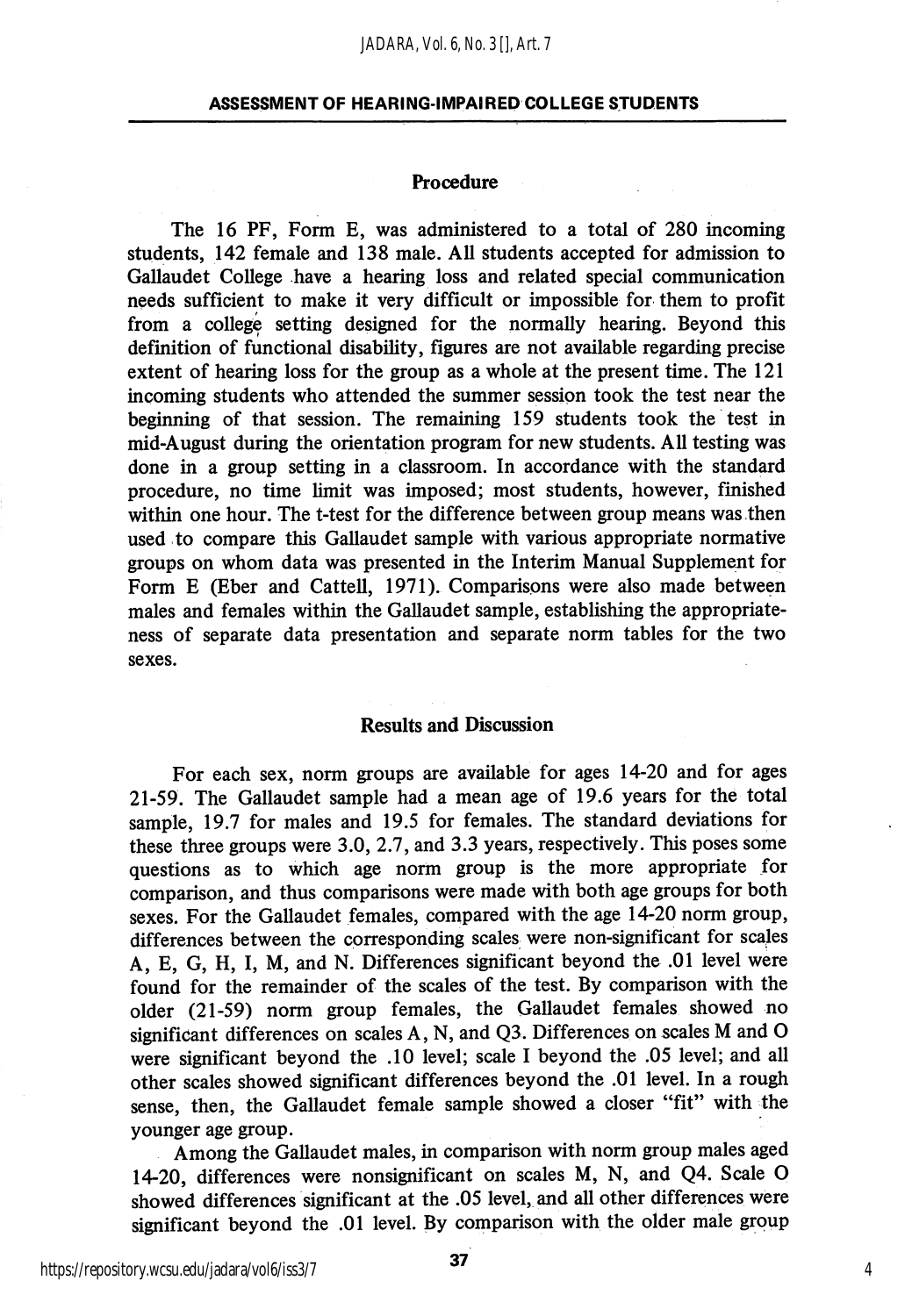(aged 21-59), differences were not significant on scales .N and Q3. The difference on scale M was significant at the .10 level, and all other scales showed differences significant beyond the .01 level.

The direction and meaning of these differences can be summarized as follows, in each case for the comparison with the age 14-20 norm groups. For the females, the greatest difference was on Factor B, an intelligence factor, with the Gallaudet females being substantially brighter than the norm group; this is as would be expected for a college group by comparison with general norms. Gallaudet females were also more emotionally stable, more happy-go-lucky, more liberal in their thinking, and more controlled and self-disciplined than the normative average. They were also less suspicious, less apprehensive and troubled, less self-sufficient, and less tense than the norm.

For the males, again the intelligence factor displayed the greatest difference, in favor of the Gallaudet group. Gallaudet males were much more liberal in their thinking, more sensitive and tender-minded, more impulsive and happy-go-lucky, more outgoing, emotionally stable, assertive, and aggressive, more bold and venturesome, more suspicious, and more

|                |                    |   |   |                | Group        | Group |    |    |              |                  |                  |
|----------------|--------------------|---|---|----------------|--------------|-------|----|----|--------------|------------------|------------------|
|                | <b>STEN SCORES</b> |   |   |                |              |       |    |    |              | <b>Raw Score</b> | <b>Raw Score</b> |
| <b>FACTOR</b>  |                    | 2 | 3 | 4              | 5            | 6     | 7  | 8  | 9<br>10      | <b>Mean</b>      | S.D.             |
| A              | $0-2$              | 3 | 4 | 5              |              | 6     | 7  |    | 8            | 5.7              | 1.4              |
| B              | $0-3$              | 4 | 5 | 6              | 7            |       | 8  |    |              | 6.8              | 1.2              |
| C              | $0 - 1$            | - | 2 | 3-4            | 5            | 6     | -- | 7  | 8            | 5.0              | 1.8              |
| Ε              | —                  | 0 | 1 |                | $\mathbf{2}$ | 3     | 4  | 5  | 6<br>7-8     | 2.7              | 1.6              |
| F              | $0 - 1$            | 2 | З | $4 - 5$        | 6            | 7     |    | 8  |              | 5.9              | 1.8              |
| G              | $0-2$              |   | 3 | 4              |              | 5     | 6  | 7  | 8            | 4.9              | 1.5              |
| Н              |                    | 0 | 1 | $\mathbf 2$    | 3            | 4     | 5  | 6  | 8<br>7       | 3.5              | 2.1              |
|                | $0-2$              | 3 | 4 | 5              | 6            | 7     | -  | 8  |              | 6.0              | 1.6              |
|                | 0                  | - | 1 | 2              | 3            | -     | 4  | 5  | $6 - 7$<br>8 | 3.3              | 1.5              |
| М              | $0 - 1$            |   | 2 | --             | 3            | 4     | -- | 5  | 6<br>$7-8$   | 3.6              | 1.3              |
| N              | $0-1$              | 2 |   | 3              | 4            |       | 5  | 6  | 7-8          | 4.2              | 1.3              |
| O              | 0                  | 1 | 2 | 3              | 4            | 5     | 6  | 7  | 8            | 4.6              | 1.9              |
| Q1             | 0                  | 1 | 2 | 3              | 4            | 5     | 6  | -- | 7<br>8       | 4.6              | 1.7              |
| Q <sub>2</sub> |                    | 0 |   | 1              | 2            | 3     | 4  | 5  | 6<br>7-8     | 2.4              | 1.8              |
| Q <sub>3</sub> | $0 - 1$            | 2 | 3 | 4              | 5            | 6     | -  | 7  | 8            | 5.3              | 1.6              |
| Q4             |                    | 0 | 1 | $\overline{2}$ | 3            | 4     | 5  | 6  | 7<br>8       | 3.5              | 1.8              |

#### TABLE 1

#### Sten Table, 16 PF, Form E\* Gallaudet College Females

'Based upon 142 cases, mean age 19.5 years, s.d. = 3.3 years. Entering Gallaudet Col lege freshmen and preparatory students. All deaf or hard of hearing. Body of table contains raw scores; read to top line for Sten scores.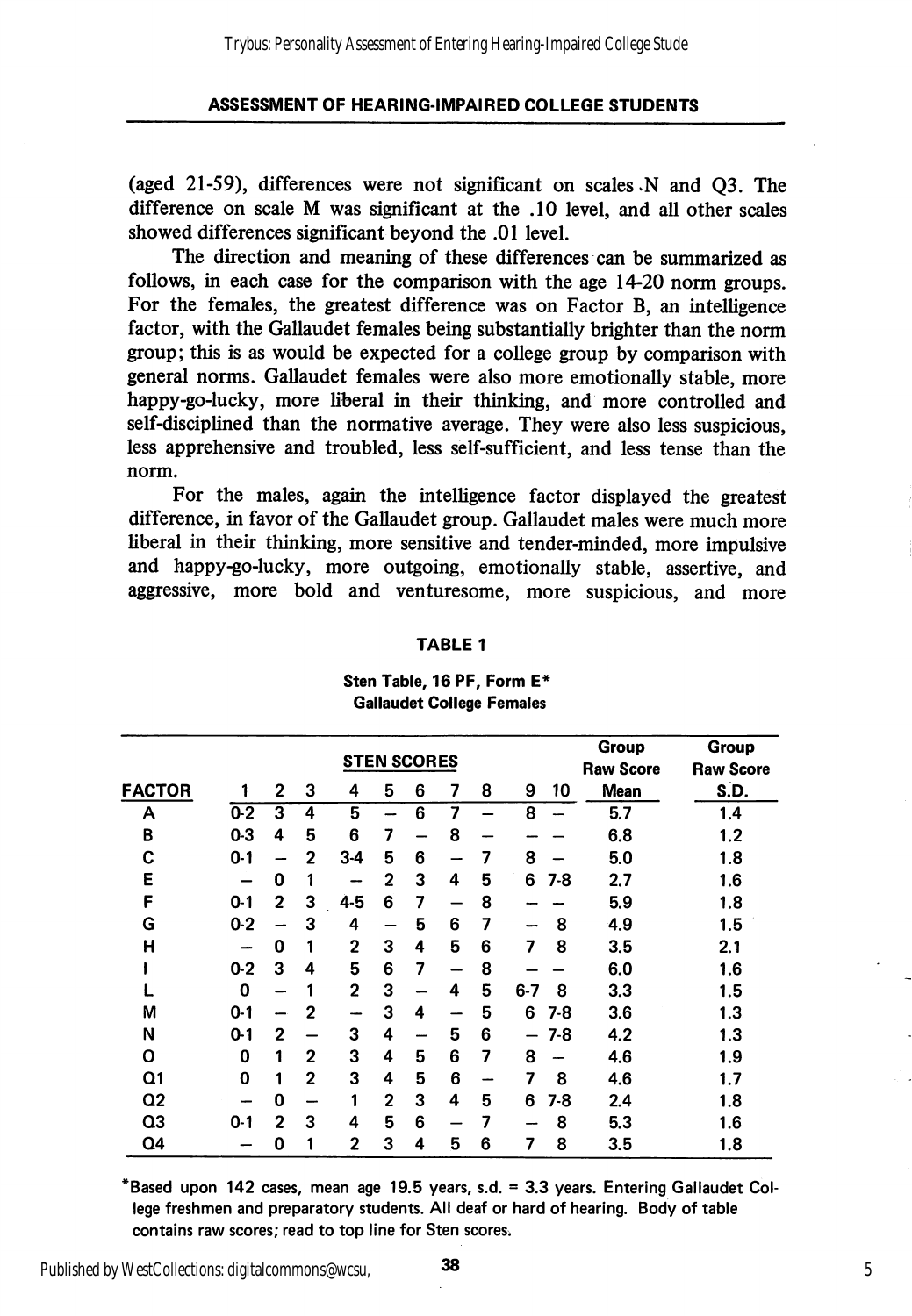controlled and self-disciplined. They were less conscientious, less apprehen sive, and less self-sufficient than the reference group.

Tables 1 and 2 are the preliminary norm tables based on this deaf population of 142 females and 138 males. It is imperative to bear in mind that all these students were of sufficient intellectual and personal capacities to have been admitted to Gallaudet College, and they are therefore not at all representative of the general deaf population in this age range. These tables are presented, however, since they may prove of some use to those who are concerned about the likehhood of a given individual being able to "fit in" at Gallaudet, and may serve to point up possible areas of special difficulty in adjusting to the people who now constitute Gallaudet's student body. It would be a serious error at this point to use these data in anything more than this suggestive fashion; it would be particularly premature to use divergences from these norms as a reason for discouraging or preventing an individual from applying to or attending Gallaudet. As our data base increases in the next year or two, these norm tables will become more definitive. In addition, studies are underway and will be continued each semester, to relate 16 PF scores at the time of admission to such criterion variables as survival into

#### TABLE 2

|                |         |                |                | <b>STEN SCORES</b> | Group<br><b>Raw Score</b> | <b>Group</b><br><b>Raw Score</b> |    |   |   |       |             |      |
|----------------|---------|----------------|----------------|--------------------|---------------------------|----------------------------------|----|---|---|-------|-------------|------|
| <b>FACTOR</b>  |         | 2              | 3              | 4                  | 5                         | 6                                | 7  | 8 | 9 | 10    | <b>Mean</b> | S.D. |
| Α              | $0-1$   | $\overline{2}$ | 3              | 4                  | 5                         |                                  | 6  | 7 | 8 |       | 5.0         | 1.6  |
| B              | $0-3$   | 4              | 5              | 6                  | 7                         |                                  | 8  |   |   |       | 7.0         | 1.3  |
| C              | $0-1$   | 2              | 3              |                    | 4                         | 5                                | 6  | 7 |   | 8     | 4.8         | 1.5  |
| Ε              | 0       |                |                | $\overline{2}$     | 3                         |                                  | 4  | 5 | 6 | 7-8   | 3.2         | 1.6  |
| È              | $0-1$   | $\overline{2}$ | $3-4$          | 5                  | 6                         | 7                                |    |   | 8 |       | 5.9         | 1.8  |
| G              | $0 - 1$ |                | $\overline{2}$ | 3                  | 4                         | 5                                |    | 6 | 7 | 8     | 4.3         | 1.4  |
| н              |         | 0              | 1              | $\overline{2}$     | 3                         | 4                                | 5  | 6 | 7 | 8     | 3.8         | 2.0  |
|                | 0       |                | $1-2$          | 3                  | 4                         | 5                                | 6  | 7 |   | 8     | 4.2         | 2.0  |
|                | 0       | 1              | $\overline{2}$ |                    | 3                         | 4                                | 5  | 6 |   | $7-8$ | 3.8         | 1.6  |
| М              | 0       | 1              | 2              |                    | 3                         | 4                                | 5  |   | 6 | 7-8   | 3.6         | 1.4  |
| N              | $0 - 1$ |                | $\overline{2}$ | 3                  | 4                         |                                  | 5  | 6 |   | 7-8   | 4.2         | 1.4  |
| O              | 0       |                | $1 - 2$        | 3                  |                           | 4                                | ۰5 | 6 | 7 | 8     | 4.0         | 1.8  |
| Q1             | 0       |                | $1-2$          | 3                  |                           | 4                                | 5  | 6 | 7 | 8     | 4.7         | 1.6  |
| Q <sub>2</sub> |         | 0              |                |                    | 2                         | 3                                | 4  | 5 | 6 | 7-8   | 2.6         | 1.9  |
| Q3             | $0 - 1$ | $\mathbf{2}$   | 3              | 4                  | 5                         | 6                                |    | 7 | 8 |       | 5.2         | 1.6  |
| Q4             |         | 0              |                | $1-2$              | 3                         | 4                                | 5  | 6 | 7 | 8     | 3.2         | 2.0  |
|                |         |                |                |                    |                           |                                  |    |   |   |       |             |      |

#### Sten Table, 16 PF, Form E\* Gallaudet College Males

"Based upon 138 cases, mean age 19.7 years, s.d. = 2.7 years. Entering Gallaudet College freshmen and preparatory students. All deaf or hard of hearing. Body of table contains raw scores; read to top line for Sten scores.